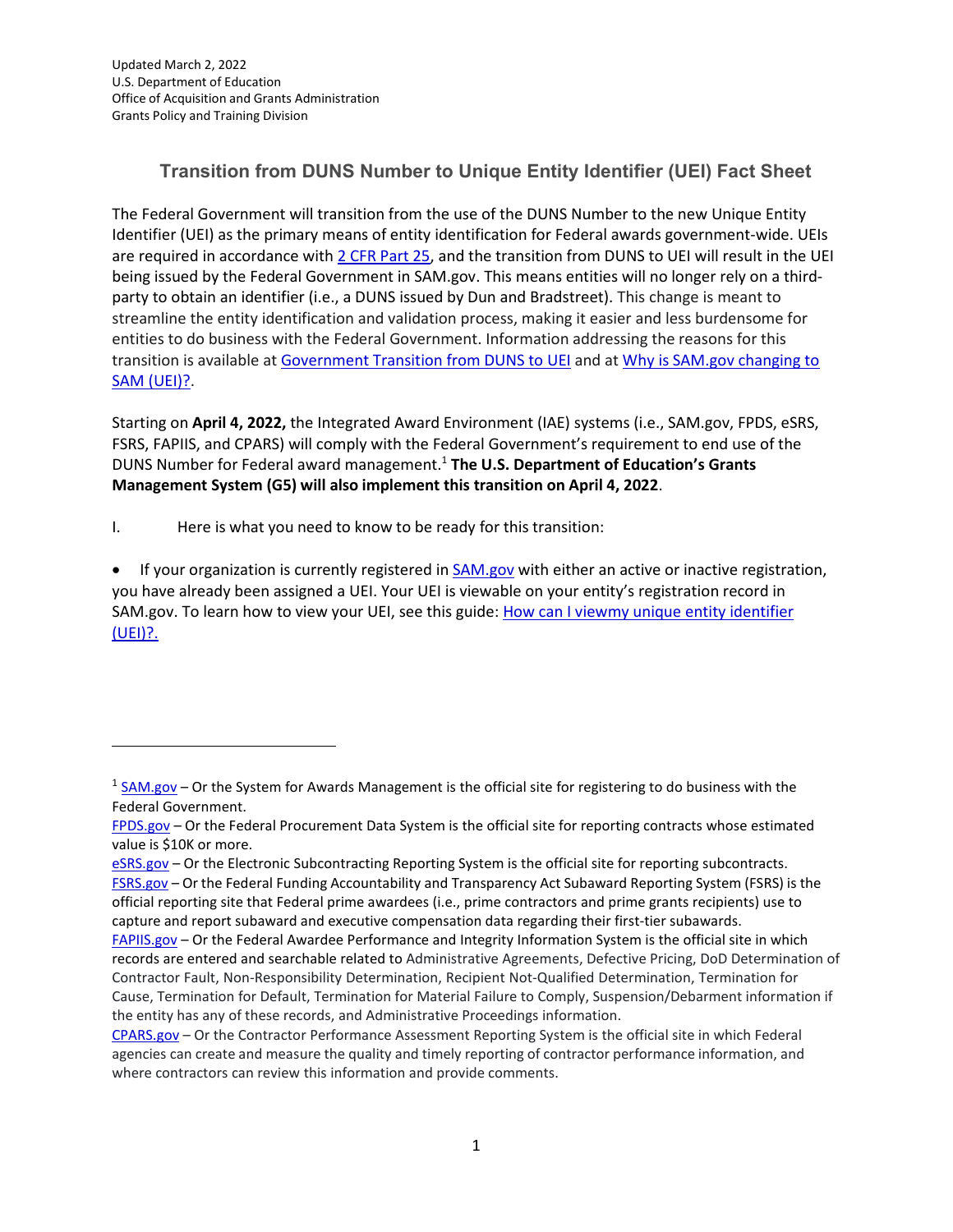Updated March 2, 2022 U.S. Department of Education Office of Acquisition and Grants Administration Grants Policy and Training Division

• If you have an inactive registration or need to update your registration, you must ensure that your renewal or updates occur on time and as required, but this does not affect whether you have been assigned a UEI. If you have a registration, you already have a UEI. If your registrationhas expired, you can access instructions addressing how to renew your entity registration at: How to Renew [or Update](https://www.fsd.gov/gsafsd_sp?id=kb_article_view&sysparm_article=KB0039526&sys_kb_id=0575c1c81b8138905465eaccac4bcb16&spa=1) an [Entity.](https://www.fsd.gov/gsafsd_sp?id=kb_article_view&sysparm_article=KB0039526&sys_kb_id=0575c1c81b8138905465eaccac4bcb16&spa=1)

• SAM.gov will be down for maintenance to complete the transition beginning on **April 1, 2022, at 8:00 PM (ET) until no later than 9:00 AM (ET) April 4, 2022**. **March 29, 2022, is the last day** to obtain a new DUNS Number from Dun and Bradstreet for registering an entity or getting a UEI. After April 4, 2022, entities will go to SAM.gov, not Dun and Bradstreet, to obtain their UEI. **April 1, 2022, at 8:00 p.m. is the last day and time** you can **use** a DUNS Number to get a UEI or register an entity in SAM.gov.

• To register in SAM.gov, click on the "Get Started" link under the "Register Your Entity…" heading in [SAM.gov.](https://sam.gov/content/home) Grantees, and other entities wanting to do business with the U.S. Department of Education (e.g., entities applying for a grant), that are not already registered in SAM.gov must complete the **"Register Entity"** registration option and **NOT** the "Get a Unique Entity ID" option. The "Get a Unique Entity ID" option, which is not a full registration, is only available to entities for reporting purposes. Failing to complete the "Register Entity" option may result in loss of funding, loss of applicant eligibility, and/or delays in receiving a grant award.

• Your organization will continue to use its DUNS for registration and reporting until 8:00 p.m. April 1, 2022. After that time, your organization will no longer use the DUNS for this purpose and that number will not be maintained in any IAE systems (i.e., SAM.gov, FPDS, eSRS, FSRS, FAPIIS, and CPARS). Beginning April 4, 2022, your organization will only use the UEI in IAE systems.

• Save all work in progress in SAM.gov **before 8:00 PM (ET) on April 1, 2022**, to ensure it will be available on April 4, 2022. No later than 9:00 AM on April 4, 2022, SAM.gov will be back online. When SAM.gov comes back online on April 4, 2022, the site will no longer display DUNS numbers and will only display UEIs. Additionally, DUNS numbers will no longer be displayed in any other IAE systems or accepted for entity registration. The UEI will be the identifier of record on April 4, 2022.

• The transition to using UEIs does not impact your entity's registration expiration date or when you need to renew. Once assigned, the UEI number will never expire; however, entity registrations do expire annually and require annual renewal. Please ensure that your organization renews its registration prior to the expiration date. The expiration date is listed inyour entity record in SAM.gov.

• Subrecipients under entities doing business with the Federal Government that are currently registered in SAM.gov have been assigned their UEI.

• From now until March 29, 2022, subrecipients under entities doing business with the Federal Government that are not already registered in SAM.gov must obtain and/or use a DUNS to register their entity on SAM.gov. On and after April 4, subrecipients can register in SAM.gov and will be assigned their UEI. At that time, subrecipients will no longer be able to obtain or use a DUNS for subrecipient registration or reporting.

II. Where to get help: